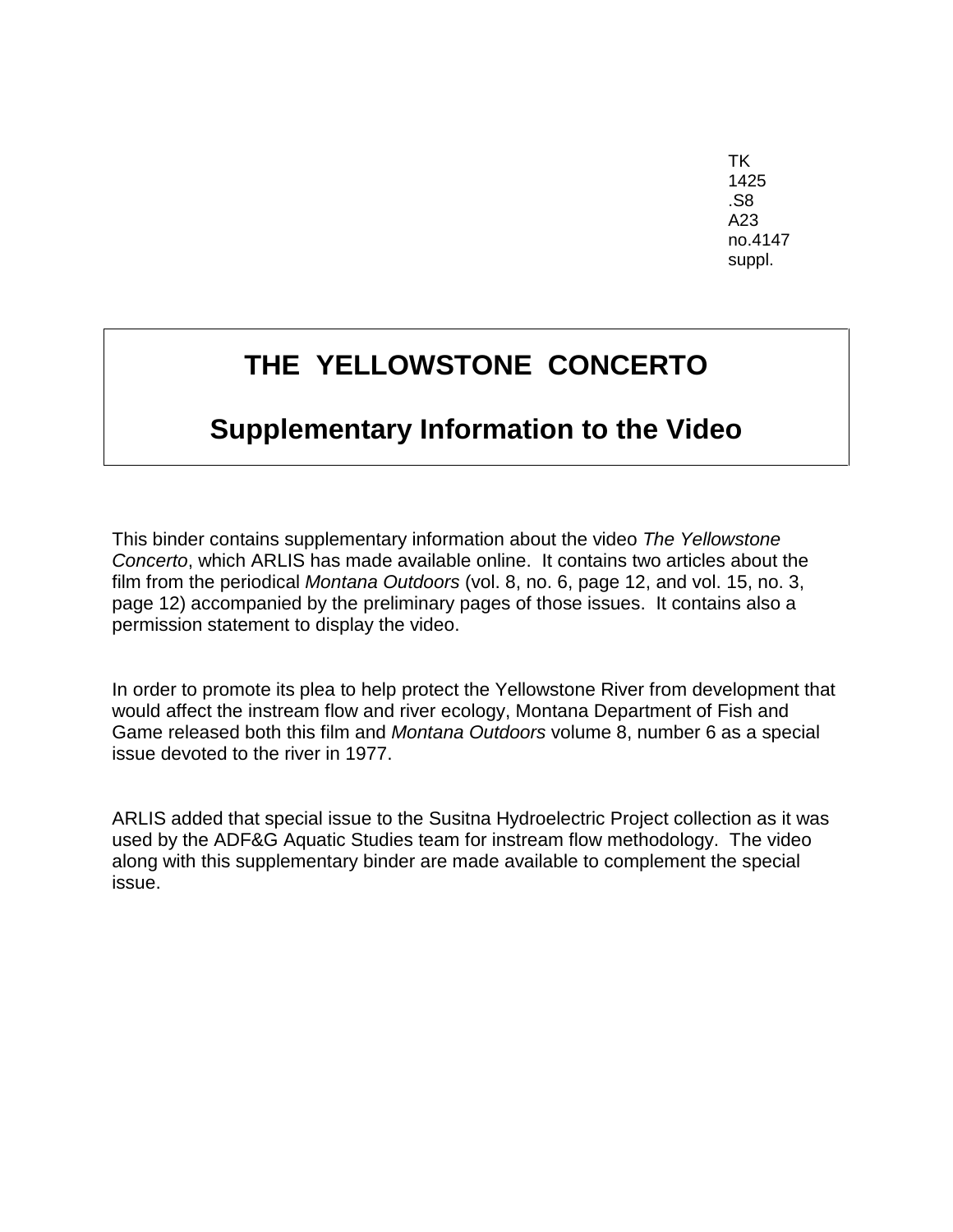#### **Permission Granted to Post the Video** *The Yellowstone Concerto*

Permission to display a digital copy of the 1977 film entitled *The Yellowstone Concerto*, produced by Montana Fish, Wildlife & Parks, was granted by Tom Dickson, editor of the magazine *Montana Outdoors,* on behalf of the agency. Permission was granted via an e-mail received by Celia Rozen, ARLIS Collection Development Coordinator, on November 13, 2015. Further information conveyed by Andy Brommond from the Montana Fish, Wildlife & Parks Video Production Unit on the same day via e-mail indicated that their productions are in the public domain.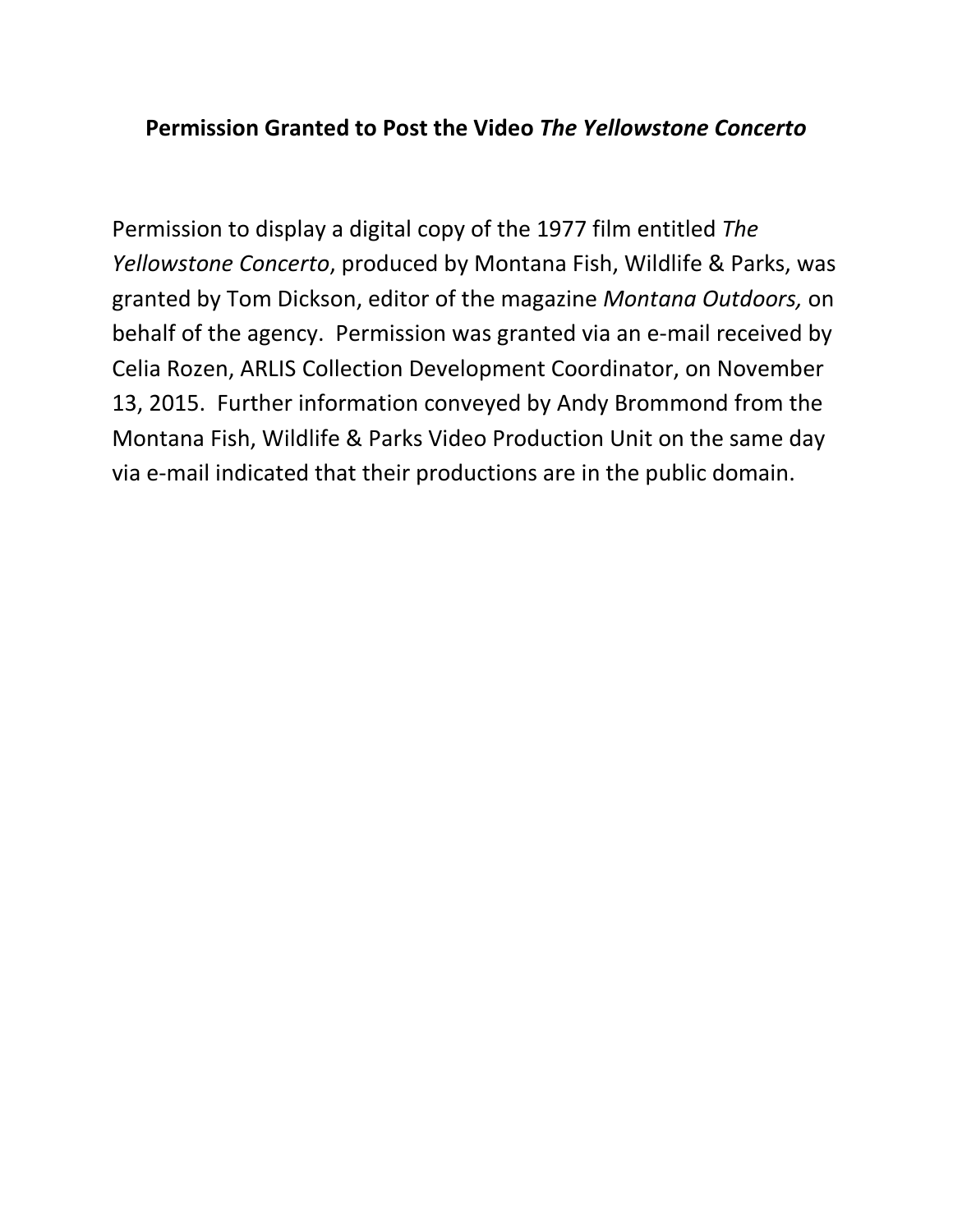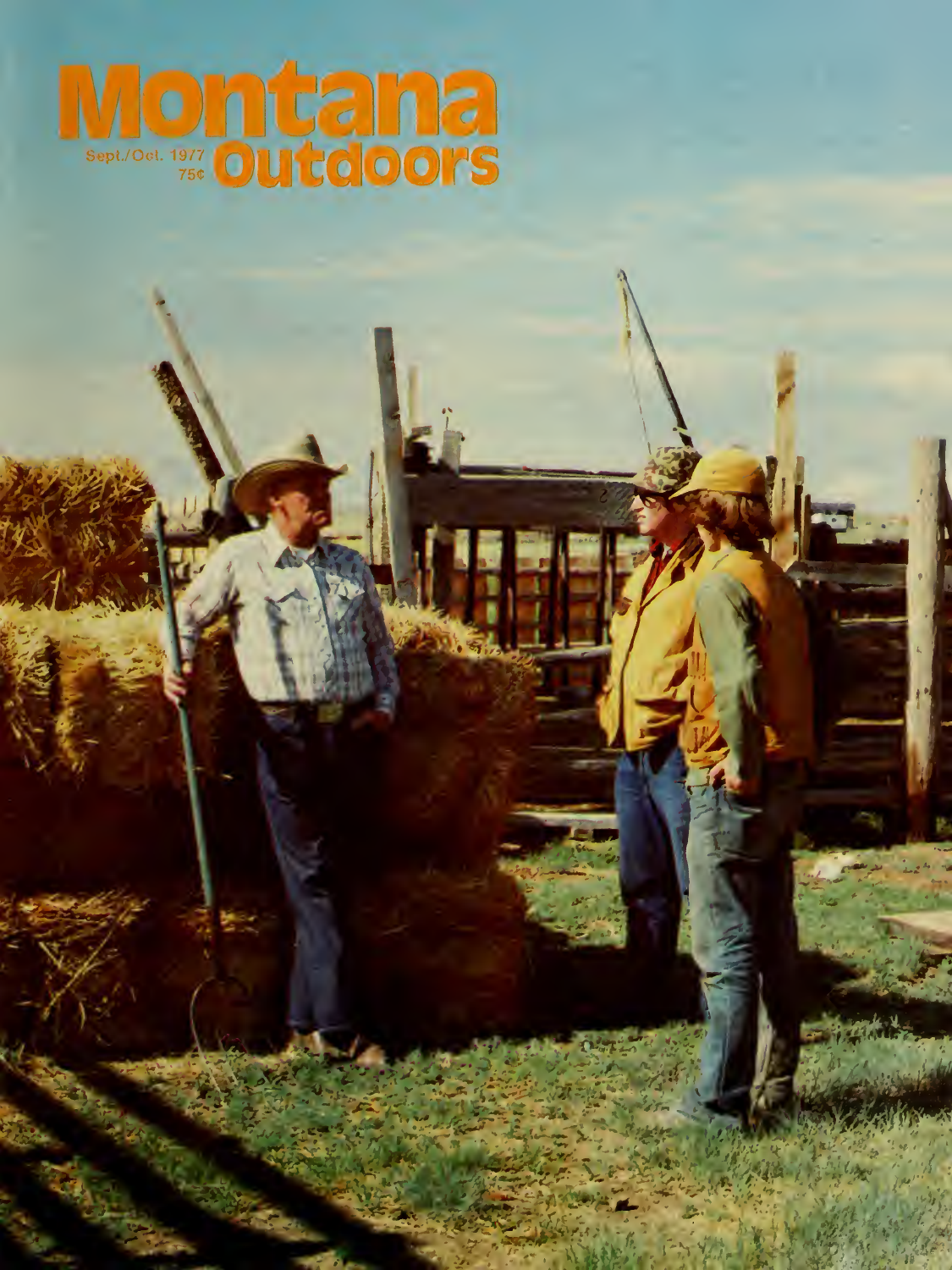# Montana<br>
Outdoors Sept./Oct. 1977, Vol. 8, No. 6 **Outdoors**

- $\overline{2}$ Land Acquisition A report on <sup>a</sup> vital department program mired in controversy, by Harley Yeager
- 9 Catchall "Good Hunting: the Real Secret," by Steve Bayless, plus other items
- 13 In Search of a Better Relationship An overview of the landowner/recreationist situation, with contributions from landowners, hunters, an angler and a parks manager
- 25 Dear F&G Readers comment on saline seep, motorbikes and other items
- 30 The Saga of Silver Creek How an ore processing mill, using cyanide to extract the gold and silver, essentially wiped out a fish population, by Ken Knudson
- 34 There's a Red Flag on Deer Mountain How a seemingly insignificant red flag could spell doom for deer, other wildlife and a quality outdoor experience, by Jim Posewitz



Thomas L. Judge/Governor, State of Montana



Joseph J. Klabunde/Chairman, Fish and Game Commission

#### Commission Members:

Spencer S. Hegstad/Vice Chairman Alfred L. Bishop Arthur C. Hagenston Land M. Lindbergh

Dept. of Fish and Game Robert F. Wambach/Director Fletcher E. Newby/Deputy Director Orville W. Lewis/Associate Director

Bill Schneider/ Editor Kay Ellerhoff Associate Editor Marty Beatty/Circulation Director Donita Sexton/Art Director Vern Craig/ Artist Tom Warren/ Photographer Craig Sharpe/Photographer

THE COVER: The Montana Dept. of Fish and Game believes improved landowner/recreationist relations are within reach. To help achieve this all-important goal, we'll continue to devote plenty of pages to the subject. For several views on the situation, turn to page <sup>13</sup> (front cover, F&G photo: Donita Sexton). Much of Montana's vital mule deer habitat lies on private land. But without good relations with landowners, hunters often aren't allowed access to this game country (back cover, photo: Harry Engels).

Montana Outdoors, the official publication of the Montana Dept. of Fish and Game, is published six times each year (January, March, May, July, September and November). Contributions (manuscripts or illustrations) are welcome with the understanding that the department or the editor cannot be responsible for loss or damage. All contributions will be published at the discretion of the editor. Subscription rates are \$3 for one year, \$5.50 for two years, \$8 for three years and \$2.50 for each additional year. (Please add \$2 per year for foreign subscriptions, excluding Canada.) Individual copies are available at newsstands and regional department offices. Price per copy is 75 cents. Although Montana Outdoors is copyrighted, permission to reprint articles is available by writing our office or phoning us at 406/449-2474. All correspondence should be addressed: Montana Outdoors, Dept. of Fish and Game, 1420 E. Sixth; Helena, MT 59601. Montana Dept. of Fish and Game 1977. All rights reserved.

Postmaster: Montana Outdoors is entered as second class mail in Helena, MT 59601. Additional entry is in Butte, MT 59701.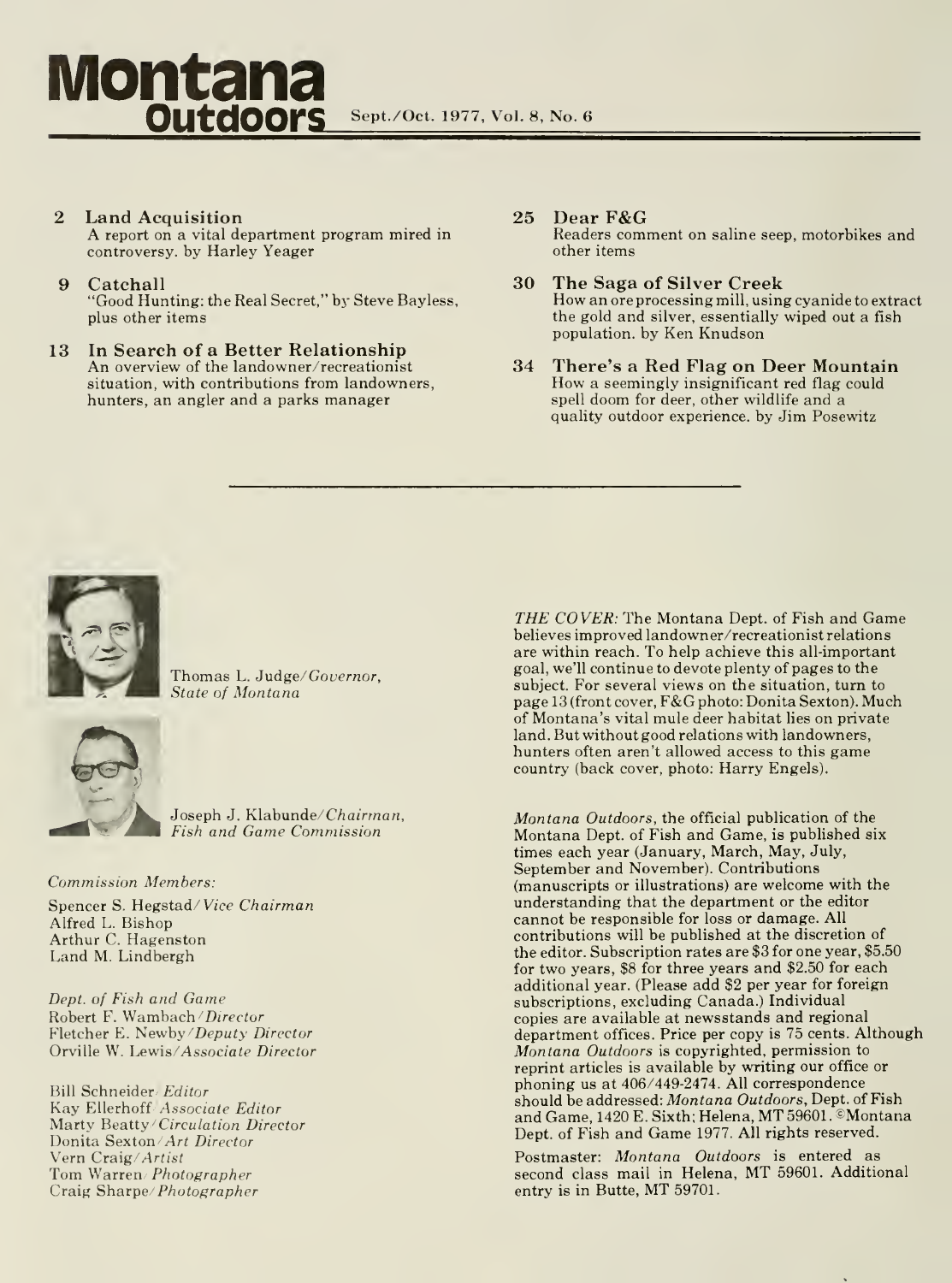from: International Assn. of Fish and Wildlife Agencies, 1412 16th Street NW; Washington, DC 20036. Payment should accompany orders.

#### Department Film Called "Outstanding"

The Dept. of Fish and Game has continued its practice of producing award-winning motion pictures.

The American Assn. for Conservation Information (AACI) recently ranked the department's latest release, "The Yellowstone Concerto," number one, after judging entries submitted by other U.S. and Canadian

agencies. (AACI is an international organization of information professionals from state, provincial and federal wildlife and natural resource agencies.)

Directed, shot, edited and partly written by Craig Sharpe, the department's motion picture production manager, the film was called "outstanding" by AACI judges. The film eloquently illustrates the threats to the majestic Yellowstone River. Incredibly, the mighty Yellowstone flows over 600 miles, from Wyoming through Montana, to its confluence with the Missouri River, without major "improvements" by man.

Today, the Yellowstone is threatened—primarily from the

prospect of water depletion and plans for Allenspur Dam near Livingston. To preserve the free-flowing river in its natural state, the department has applied for a reserved flow to protect existing water users—including fish,<br>wildlife and recreation. "The wildlife and recreation. Yellowstone Concerto" and other department information projects, in cluding a special issue of Montana Outdoors devoted to the Yellowstone and released in February 1977, are intended to promote understanding of the department's plea to help the Yellowstone.

Sharpe, who deserves most of the credit for the film's success, is working on the department's next film on deer. Bill Schneider

#### Picking Apart Owl Pellets

Many times, owls devour small prey whole. After their strong digestive juices dissolve soft, nourishing parts, bones, teeth, pieces of skull, indigestible fur and even the hard exoskeleton of insects is regurgitated in the form of a tightly packed pellet. This pellet weighs only about one or two ounces.

Shape and size of the pellet often provide a clue to the owl's species. Large owls regurgitate larger pellets than those of smaller owls.

By soaking the pellet in warm water and then

separating it with tweezers and dental pick, one can discover what the owl ate 6-10 hours before it regurgitated. Pellets shown are from a great homed owl, and the bones are those of a squirrel—parts ofthe skull, teeth, back and tail bones, ribs and legs.

One can often spot an owl's favorite feeding perch by finding several pellets at the base of a tree or stump. Long-term studies of pellets can also provide valuable information about small mammals which provide part of the owl's food supply.—*Craig Sharpe* 

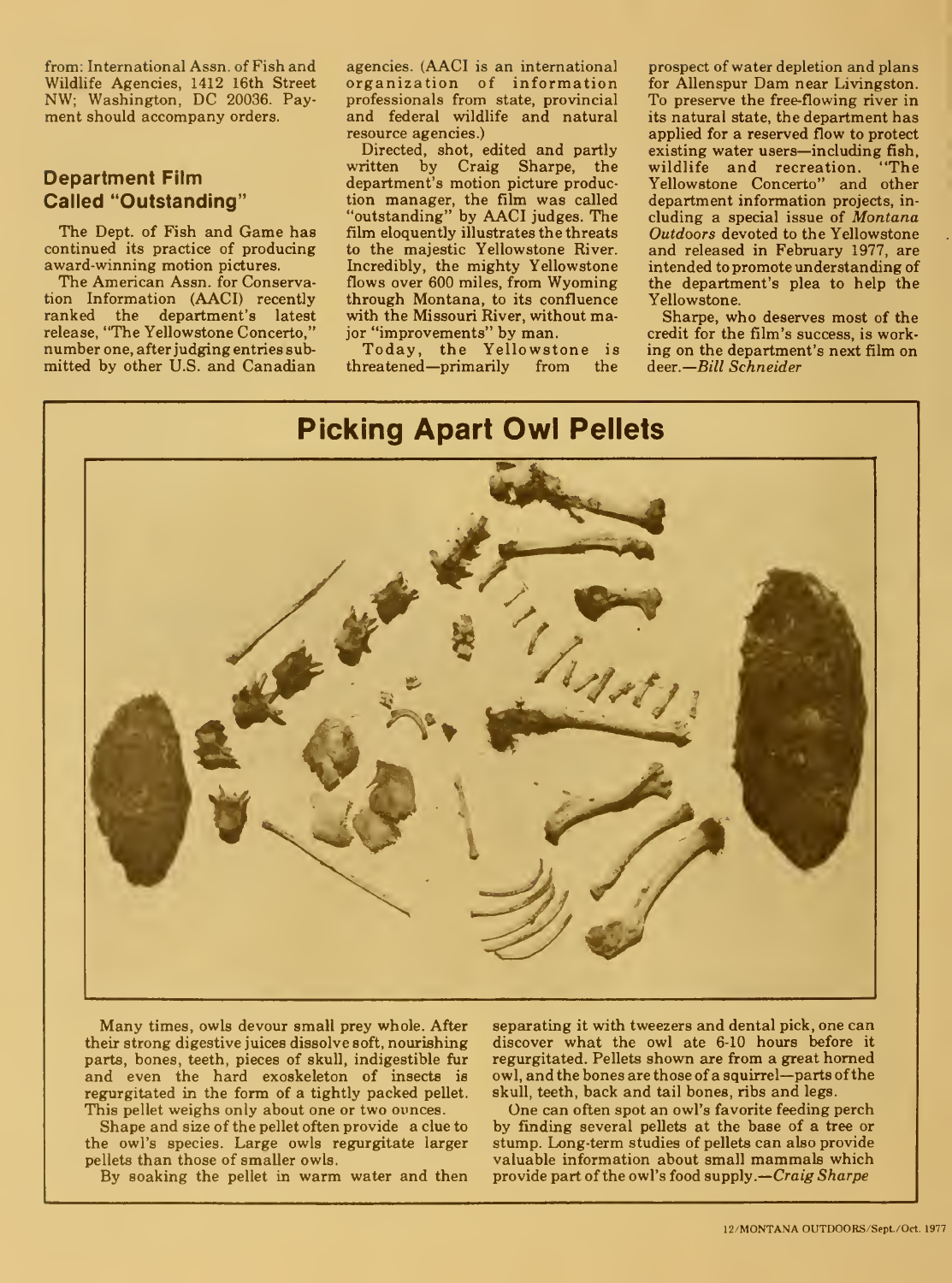# Montana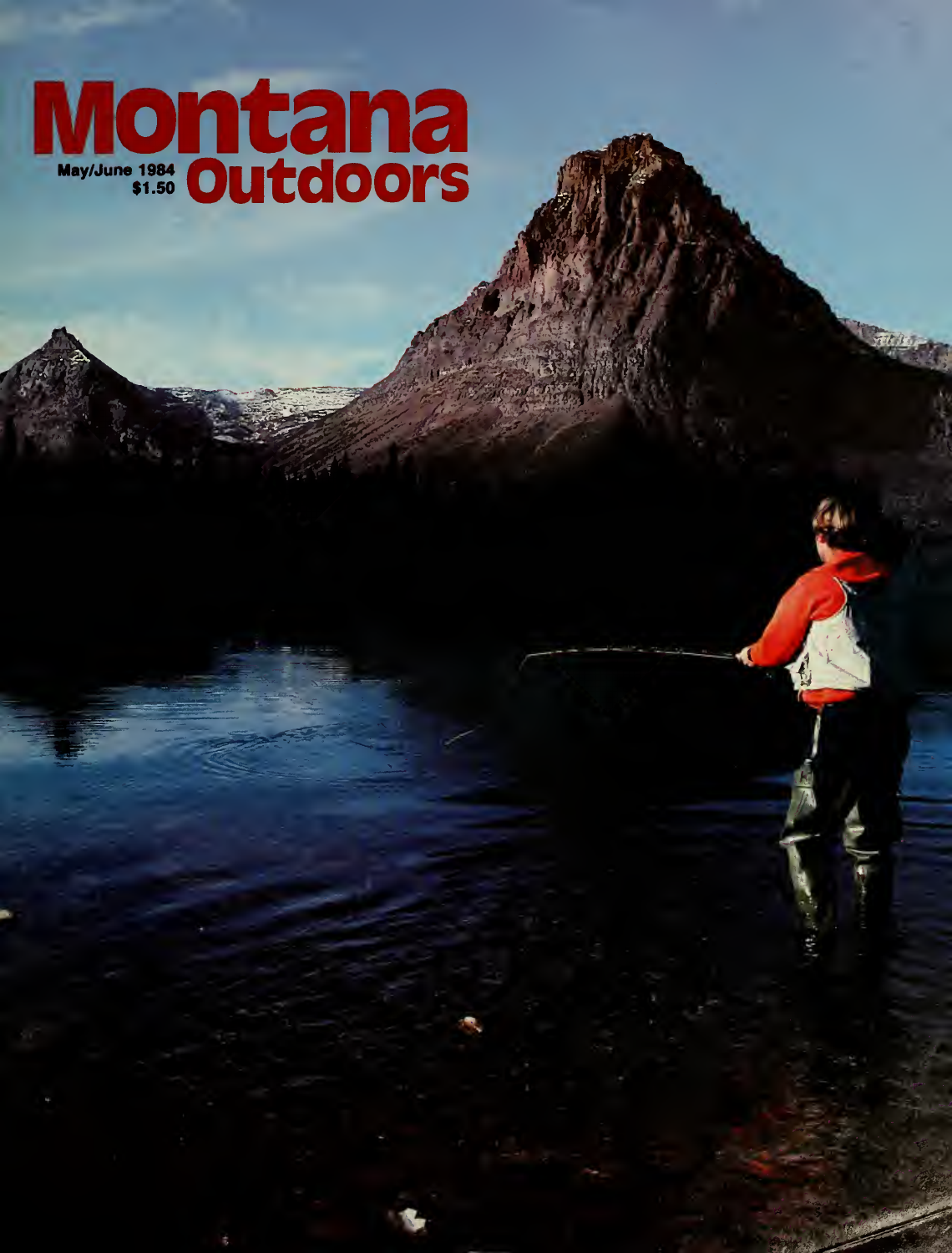

FEATURES

#### 2 Color Them Blue

by George Holton The term "blue ribbon trout stream" was coined a quarter-century ago this year.

#### 6 Department Lands: Intake Fishing Access Site by David G. Conklin

At Intake, the rare and unusual paddlefish can be caught with a success that would astound most fishermen.

#### 8 Fish Problems in Glacier

by Madonna Luers King Park officials are becoming concerned that some of Glacier's fish need more attention.

#### 12 1983 Fishing Records Summary

#### 15 Don't Cuss the Brush

by William S. Platts and Martin Onishuk Your fishing success depends on it.

#### 18 Look, But Don't Touch

by Vince Yannone If you see <sup>a</sup> young animal alone—leave it that way; its mother is probably nearby.

#### 21 Approaching the Mountain

by Greg Noose Granite Peak, the "King," is more than just a name on a map.

#### 24 Montana Sting

by Bill McKiernan The investigation, which originated in Montana, broke up one of the largest wildlife poaching rings on record.

#### 27 Hooking Onto Special Regs by Steve L. McMullin

Special regs can result in dramatic increases in the numbers of large trout.

#### 31 Tapeworms in Cloverleaf Lakes Cutthroat

by Jim Peterson Worms in fish are unsightly, but they usually don't affect the quality of the flesh.

#### 34 Montana: Crucial Key to Ferret Recovery

by Dennis L. Flath and Tim W. Clark Wyoming harbors the only known population of black-footed ferrets; however, Montana's potential as a ferret site is excellent.

#### DEPARTMENTS

- 11 The Catchall
- 17 Contributors
- 23 Readers Respond
- 33 Book Reviews

#### Front Cover

When the calendar reaches May, many people begin thinking of vacation and fishing (not necessarily in that order). George Wuerthner's photograph shows both of those: a fisherman, framed by the beauty of one of Montana's vacation paradises, Glacier National Park.

#### Inside Front Cover

If you encounter a young animal, such as this young sandhill crane photographed by Keith Szafranski, think twice—and then think again—before picking it up and taking it home. Chances are, the mother is nearby and you'll only be interfering with another "mother": Nature.

#### Back Cover

Allen Wiederrich's camera has made sure the Boyer family— Ron, Chris, and Justin—will have more than a fishing yarn by which to remember their successful day at Intake Fishing Access Site. This site on the Yellowstone attracts fishermen from all over the country who come hoping to snag a "spoonbilled cat," the unusual paddlefish.

> Ted Schwinden/Governor State of Montana

Spencer S. Hegstad/Chairman Fish and Game Commission

Commission Members: Earl L. Sherron/Vice Chairman Don Bailey Bob Jensen Dan Oakland

James W. Flynn/Director Department of Fish, Wildlife and Parks

Dick Johnson/Deputy Director Ronald G. Marcoux/Associate Director Ron Aashelm/Administrator Conservation Education Division Vlnce Yannone/Assistant Administrator

#### Dave Books/Editor Kay Morton Ellerhoff/Associate Editor Donlta Sexton/Art Director

Montana Outdoors, the official publication of the Montana Department of Fish, Wildlife and Parks, is published bimonthly (January, March, May, July, September, and November). Con-tributions (manuscripts or illustrations) are welcome with the understanding that the department or the editor cannot be responsi-<br>ble for loss or damage. All contributions will be published at the<br>discretion of the editor. Subscription rates are \$7 for one year,<br>\$12.50 for two years, for foreign subscriptions.) Individual copies and back issues cost \$1 .50 each, plus 25 cents for postage and handling. Although Mootana Outdoors is copyrighted, permission to reprint articles is available by writing our office or phoning us at 406/444-2474. All<br>correspondence should be addressed: M**ootasa Outdoors,** Department of Fish, Wildlife and Parks, 1420 E. Sixth; Helena, MT<br>59620. ©Montana Department of Fish, Wildlife and Parks, 1984.<br>All rights reserved. Indexed by States' Periodical Index, 1660 Smithville Rd.; Havre, MT 59501.

Postmaster: Send address changes to: Montana Outdoors, Depart ment of Fish, Wildlife and Parks, <sup>1420</sup> E. Sixth; Helena, MT 59620. Second-class postage paid at Helena, MT 59620, and additional mailing offices.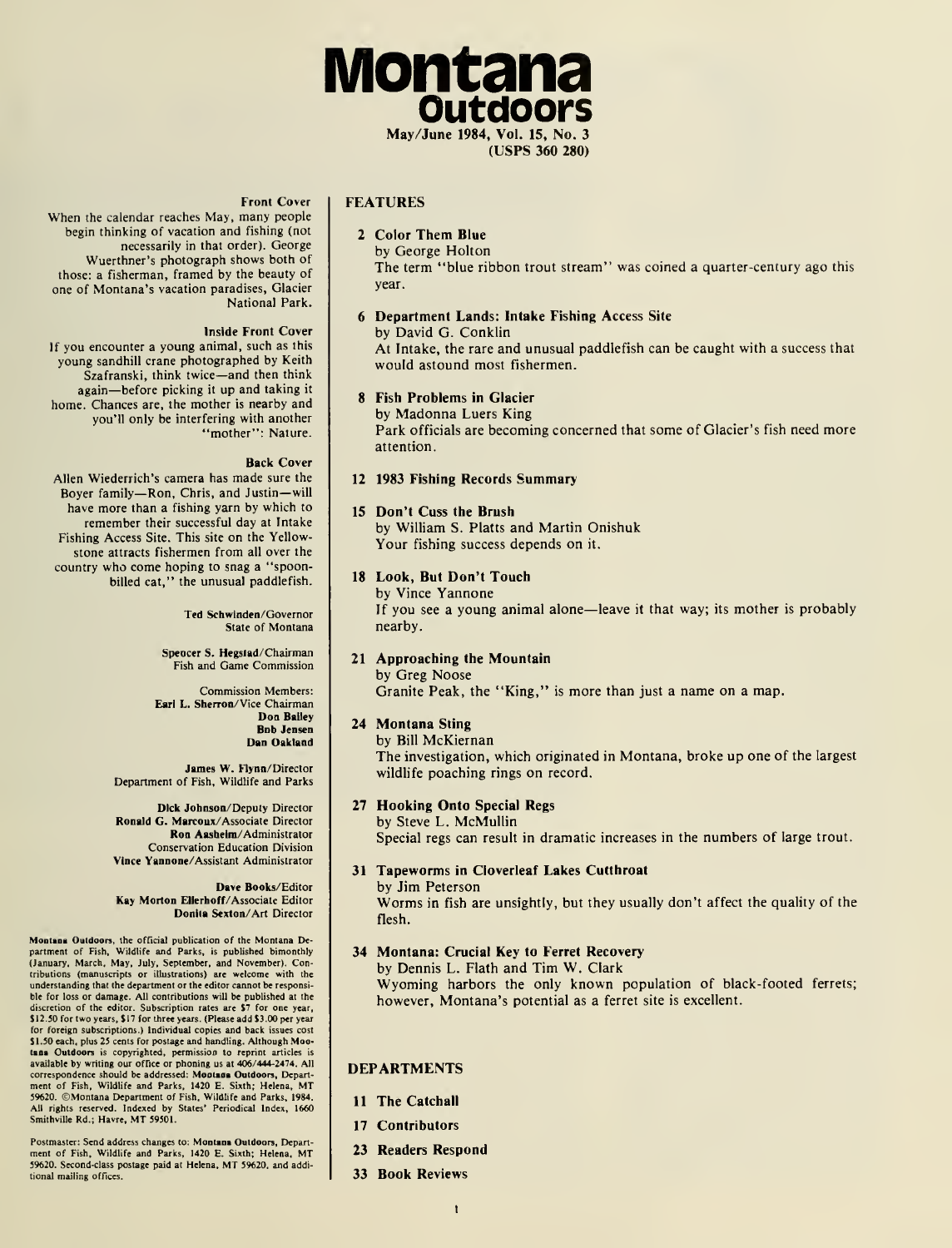# The Catchall

## Department Officials Garner Awards

Rich DeSimone, a biologist for the Department of Fish, Wildlife and Parks in Helena, has received a "Certificate of Recognition" from the U.S. Forest Service, Helena National Forest, for his work with that agency in the Elkhorn Mountains. (The Elkhorns are southeast of Helena.) Under the Intergovernmental Personnel Act (IPA), DeSimone has worked with the FS since 1980 in developing a Wildlife Management Unit in the Elkhorns.

In making the award, Robert S. Gibson, Helena National Forest supervisor, wrote: "Your leadership, expertise, en thusiasm, and hard work have made you a very effective part of our planning team. Your positive influence has gone beyond the Elkhorn project and is more valuable than any of us could have expected when the IPA assignment was conceived. We feel that mainly because of your efforts, a good working relationship between MFWP [Montana Department of Fish, Wildlife and Parks] and the Helena forest has developed and will be expanded throughout Montana."

DeSimone's certificate was signed by FS Chief Max Peterson.

. . . . . .

Spence Hegstad, chairman of the Montana Fish and Game Commission, re ceived an "Outstanding Recognition Award" from the Montana Chapter of the American Fisheries Society. Hegstad was honored at the group's annual banquet in Helena where Gov. Ted Schwinden was the featured speaker.

In presenting the award, Patrick Graham, president of the Montana Chapter, called Hegstad a "positive force in speaking up for and making decisions on behalf of Montana's fish and wildlife resources and the sportsmen who use them." Graham also praised Hegstad's support of implementation of quality oriented wild trout management pro grams, his efforts toward department pur chase of key portions of blue ribbon waters, and his defense of the public's right to use Montana's rivers for recrea tional opportunity. Graham said, "Spence Hegstad is a sportsman, busi nessman, commissioner, a person who cares, and one who is unafraid to speak up for the fisheries resource."

Hegstad was appointed to the Commission by former Gov. Thomas Judge. He was recently reappointed to a third term

by Gov. Schwinden; he has served on the Commission for nine years, and as chair man for three of those years.<br> $* * * * * * *$ 

Ken Walcheck, information officer for the department's Miles City region and a regular contributor to Montana Outdoors, has received the Montana Chapter of The Wildlife Society's highest honor: the "Distinguished Service Award." At a February banquet in Butte attended by over 120 private, state, and federal wildlife biologists, Walcheck was given a standing ovation in recognition of his 20 years of outstanding professional service.

In making the presentation, Jon Swen-



The cost of such a rich-looking binder will not make you poor. For each personal or gift order, send \$5 to: Montana Outdoors, Department of Fish, Wildlife and Parks; Helena, MT 59620.

son, a department biologist from Livingston, said: "Tonight we honor a man who has not only excelled as a scientist and educator, but as an articulate and compassionate voice for conservation of our wildlife heritage." Singled out were his efforts toward saving the wild and free Missouri and Yellowstone rivers and his efforts in informing the public about pesticide and sodbusting problems in eastern Montana. Also noted were his ef forts to document most of what is known in Montana about the Audubon bighorn sheep, prairie chicken, and the wildlife observations of Lewis and Clark in the state. Swenson said, "This man's voice for wildlife comes from enthusiasm and purpose. His enthusiasm and sense of pur pose have made a difference for wildlife in Montana. His willingness to accept the consequences for doing so has been in spirational to us all."

He has been Montana Outdoors' most prolific contributor, with over 50 articles published since joining the department in 1971. Before becoming an information officer for the department, he was an assis tant professor of biology at Northern Montana College in Havre.

#### In Memoriam



Fred Carver leaves a legacy for sports men throughout Montana. He was a staunch supporter of the rights of sports